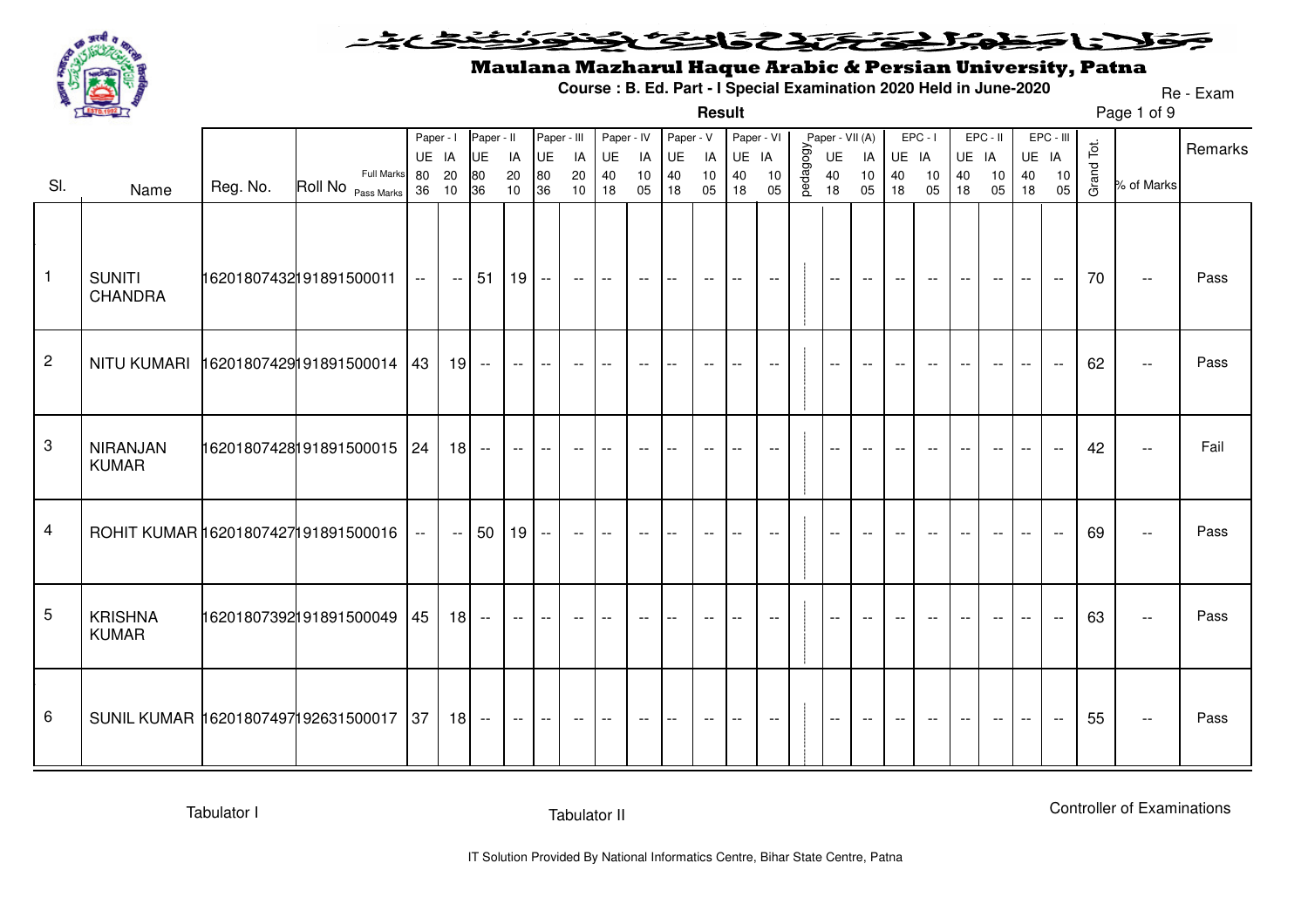

#### <u>خخخ میخت</u> مولان وخدا فتختص والحث لأن

**Result**

# Maulana Mazharul Haque Arabic & Persian University, Patna

**Course : B. Ed. Part - I Special Examination 2020 Held in June-2020**

Page 2 of 9Re - Exam

|                |                                              |          |                          | Paper - I |                          | Paper - II               |                          | Paper - III              |       | Paper - IV               |                                               | Paper - V |       | Paper - VI               |                          |          | Paper - VII (A)          |       |                          | $EPC - I$                |        | EPC - II                 |        | EPC - III                |            |                          |         |
|----------------|----------------------------------------------|----------|--------------------------|-----------|--------------------------|--------------------------|--------------------------|--------------------------|-------|--------------------------|-----------------------------------------------|-----------|-------|--------------------------|--------------------------|----------|--------------------------|-------|--------------------------|--------------------------|--------|--------------------------|--------|--------------------------|------------|--------------------------|---------|
|                |                                              |          |                          | UE IA     |                          | <b>UE</b>                | IA                       | UE                       | IA    | UE                       | IA                                            | UE        | IA    | UE IA                    |                          |          | UE                       | IA    | UE IA                    |                          | UE IA  |                          |        | UE IA                    |            |                          | Remarks |
|                |                                              |          | <b>Full Marks</b>        | 80        | 20                       | 80                       | 20                       | 80                       | 20    | 40                       | 10                                            | 40        | $10$  | 40                       | 10                       | pedagogy | 40                       | $10$  | 40                       | 10                       | $40\,$ | 10                       | 40     | 10                       | Grand Tot. |                          |         |
| SI.            | Name                                         | Reg. No. | Roll No Pass Marks 36 10 |           |                          | 36                       | 10                       | 36                       | 10    | 18                       | 05                                            | 18        | 05    | 18                       | 05                       |          | 18                       | 05    | 18                       | 05                       | 18     | 05                       | 18     | 05                       |            | % of Marks               |         |
| $\overline{7}$ |                                              |          |                          | 36        |                          | $18 -$                   | $--$                     | $- -$                    | $--$  | $--$                     | $- -$                                         | $- -$     | $--$  | $- -$                    | $\overline{\phantom{a}}$ |          | $--$                     | $--$  | $-$                      | $- -$                    | $- -$  | $- -$                    | $- -$  | $\overline{\phantom{a}}$ | 54         | $\overline{\phantom{a}}$ | Pass    |
| 8              | <b>RAJESH</b><br><b>KUMAR</b>                |          | 16201814990192641500001  | 43        |                          | $19 -$                   | $--$                     | $\overline{\phantom{a}}$ | $--$  | $--$                     | $- -$                                         | $-$       | $- -$ | $- -$                    | $- -$                    |          | $--$                     | $--$  | $--$                     | $\overline{\phantom{a}}$ | $- -$  | $- -$                    | $--$   | $\overline{\phantom{a}}$ | 62         | $\overline{\phantom{a}}$ | Pass    |
| 9              | RAGHUNANDA16201814594192641500003<br>N KUMAR |          |                          | 41        | 19                       | $ -$                     | $\overline{\phantom{a}}$ | $ -$                     | $--$  | $-$                      | $ -$                                          | $-$       | $- -$ | $-$                      | $\mathbf{u}$             |          | $\sim$ $\sim$            | $- -$ | $ -$                     |                          | $-$    | $- -$                    | $\sim$ | $\sim$                   | 60         | $\sim$ $\sim$            | Pass    |
| 10             | <b>NAUSHAD</b><br><b>AHMAD</b>               |          | 16201807529192641500005  | 45        | 19                       | $\overline{\phantom{a}}$ | $--$                     | $- -$                    | $- -$ | $-$                      | $- -$                                         | $- -$     | $- -$ | $- -$                    | $\mathbf{u}$             |          | $\sim$ $\sim$            | $ -$  | $ -$                     | $-$                      | $-$    | $\overline{\phantom{a}}$ | $-$    | $\overline{\phantom{a}}$ | 64         | $\overline{\phantom{a}}$ | Pass    |
| 11             | NITIN KUMAR 16201807519192641500015          |          |                          |           | $ -$                     | $--$                     | $- -$                    | $- -$                    | $- -$ | $\overline{\phantom{a}}$ | $\overline{\phantom{a}}$                      | 22        | 09    | $\overline{\phantom{a}}$ | $\overline{\phantom{a}}$ |          | $-$                      | $- -$ |                          |                          |        | $- -$                    |        | $\sim$                   | 31         | $\overline{\phantom{a}}$ | Pass    |
| 12             | CHANDAN<br><b>KUMAR</b>                      |          | 16201807517192641500017  | $- -$     | $\overline{\phantom{m}}$ | $\overline{\phantom{a}}$ | $--$                     | $\overline{\phantom{m}}$ | $--$  | $--$                     | $\mathord{\hspace{1pt}\text{--}\hspace{1pt}}$ | 25        | 09    | $- -$                    | $- -$                    |          | $\overline{\phantom{a}}$ | $--$  | $\overline{\phantom{m}}$ | $\overline{\phantom{m}}$ | $- -$  | $--$                     | $--$   | $\overline{\phantom{a}}$ | 34         | $\overline{\phantom{a}}$ | Pass    |

Tabulator I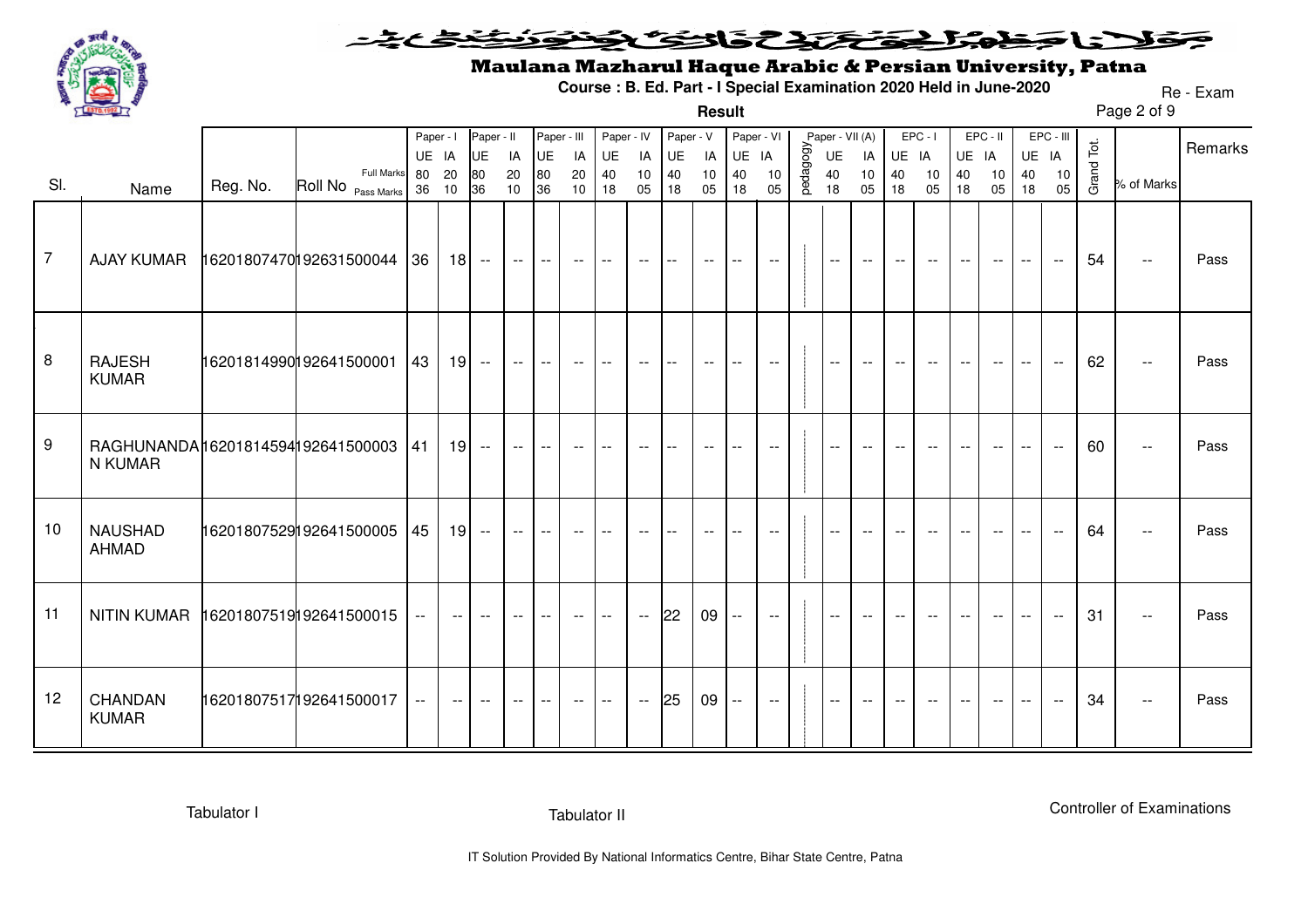

#### <u>خخ عرضت</u> وولانا وخلوا اخترائ والتؤث ونوز

**Result**

### Maulana Mazharul Haque Arabic & Persian University, Patna

**Course : B. Ed. Part - I Special Examination 2020 Held in June-2020**

Page 3 of 9Re - Exam

|     |                                     |          |                                                    | Paper - I     |          | Paper - II               |          | Paper - III              |                                               | Paper - IV                  |               | Paper - V                |                          | Paper - VI                |                             |          | Paper - VII (A) |                          |                          | $EPC - I$                                           |                          | EPC-II                   |                          | EPC - III                |              |                             | Remarks |
|-----|-------------------------------------|----------|----------------------------------------------------|---------------|----------|--------------------------|----------|--------------------------|-----------------------------------------------|-----------------------------|---------------|--------------------------|--------------------------|---------------------------|-----------------------------|----------|-----------------|--------------------------|--------------------------|-----------------------------------------------------|--------------------------|--------------------------|--------------------------|--------------------------|--------------|-----------------------------|---------|
|     |                                     |          |                                                    | UE IA         |          | <b>UE</b>                | IA       | UE                       | IA                                            | UE                          | IA            | UE                       | IA                       | UE                        | IA                          |          | UE              | IA                       | UE IA                    |                                                     | UE IA                    |                          |                          | UE IA                    |              |                             |         |
| SI. | Name                                | Reg. No. | <b>Full Marks</b><br>Roll No <sub>Pass Marks</sub> | 80<br>36      | 20<br>10 | 80<br>36                 | 20<br>10 | 80<br>36                 | 20<br>10                                      | 40<br>18                    | 10<br>05      | 40<br>18                 | 10<br>05                 | 40<br>18                  | 10<br>05                    | pedagogy | 40<br>18        | 10<br>05                 | 40<br>18                 | 10<br>05                                            | 40<br>18                 | 10<br>05                 | 40<br>18                 | 10<br>05                 | Grand Tot.   | % of Marks                  |         |
| 13  | <b>ABHILASHA</b><br><b>KUMARI</b>   |          | 16201807515192641500019                            | $  \,$        | $--$     | $- -$                    | $--$     | $\overline{\phantom{a}}$ | $-$                                           | $\mathcal{L}_{\mathcal{F}}$ | $\sim$        | 26                       | 09                       | $\mathbb{H}^{\mathbb{H}}$ | $\overline{\phantom{a}}$    |          | $-$             | $\overline{\phantom{m}}$ | $--$                     | $--$                                                | $- -$                    | $--$                     | $\overline{\phantom{m}}$ | $\sim$                   | 35           | $- -$                       | Pass    |
| 14  | NEHA KUMARI 16201807514192641500020 |          |                                                    | $---$         | $--$     | $-$                      | $--$     |                          | $- -$                                         | $\overline{a}$              | $\sim$ $\sim$ | 24                       | 08                       | $\overline{\phantom{a}}$  | $\overline{\phantom{a}}$    |          |                 |                          |                          |                                                     |                          |                          |                          | $\sim$ $\sim$            | 32           | $\mathbb{L}^{\mathbb{L}}$   | Pass    |
| 15  | <b>PUNITA</b><br><b>KUMARI</b>      |          | 16201807864192651500029 36                         |               |          | $18 -$                   | $- -$    |                          | $--$                                          |                             | $ -$          |                          | $\overline{\phantom{a}}$ | $- -$                     | $\overline{\phantom{a}}$    |          | $- -$           | $\overline{\phantom{a}}$ | $- -$                    | $--$                                                | $- -$                    | $- -$                    |                          | $\sim$ $\sim$            | 54           | $\mathbb{L}^{\mathbb{L}}$   | Pass    |
| 16  | ROHIT KUMAR 16201807856192651500037 |          |                                                    | $\sim$ $\sim$ | $- -$    | $- -$                    | $---$    | $- -$                    | $\mathord{\hspace{1pt}\text{--}\hspace{1pt}}$ | 25                          | 08            | $- -$                    | $- -$                    | $- -$                     | $- -$                       |          | $- -$           | $\overline{\phantom{m}}$ | $\overline{\phantom{m}}$ | $--$                                                | $\overline{\phantom{a}}$ | $\overline{\phantom{a}}$ | $\overline{\phantom{m}}$ | $\overline{\phantom{a}}$ | 33           | $\mathcal{L}_{\mathcal{F}}$ | Pass    |
| 17  | <b>PURNIMA</b><br><b>KUMARI</b>     |          | 16201807842192651500051                            | $---$         | $- -$    | $\overline{\phantom{a}}$ | $---$    | $\overline{\phantom{a}}$ | $\mathord{\hspace{1pt}\text{--}\hspace{1pt}}$ | $\overline{A}$              | $\mathsf{A}$  | $\overline{\phantom{a}}$ | $- -$                    | $\overline{\phantom{a}}$  | $\overline{\phantom{a}}$    |          | $-$             | $\overline{\phantom{m}}$ | $\overline{\phantom{a}}$ | $--$                                                | $- -$                    | $\overline{\phantom{a}}$ | $\overline{\phantom{a}}$ | $\overline{\phantom{a}}$ | $\mathbf{0}$ | $- -$                       | Absent  |
| 18  | <b>DEEPAK</b><br><b>KUMAR</b>       |          | 16201807927192661500003 38                         |               |          | $20 -$                   | $-  \,$  | $\overline{\phantom{a}}$ | $--$                                          | $- -$                       | $- -$         | $--$                     | $--$                     | $\overline{\phantom{a}}$  | $\mathcal{L}_{\mathcal{F}}$ |          | $\sim$ $\sim$   | $\sim$ $\sim$            | $--$                     | $\hspace{0.05cm} -\hspace{0.05cm} -\hspace{0.05cm}$ | $--$                     | $--$                     | $\overline{\phantom{a}}$ | $\sim$                   | 58           | $- -$                       | Pass    |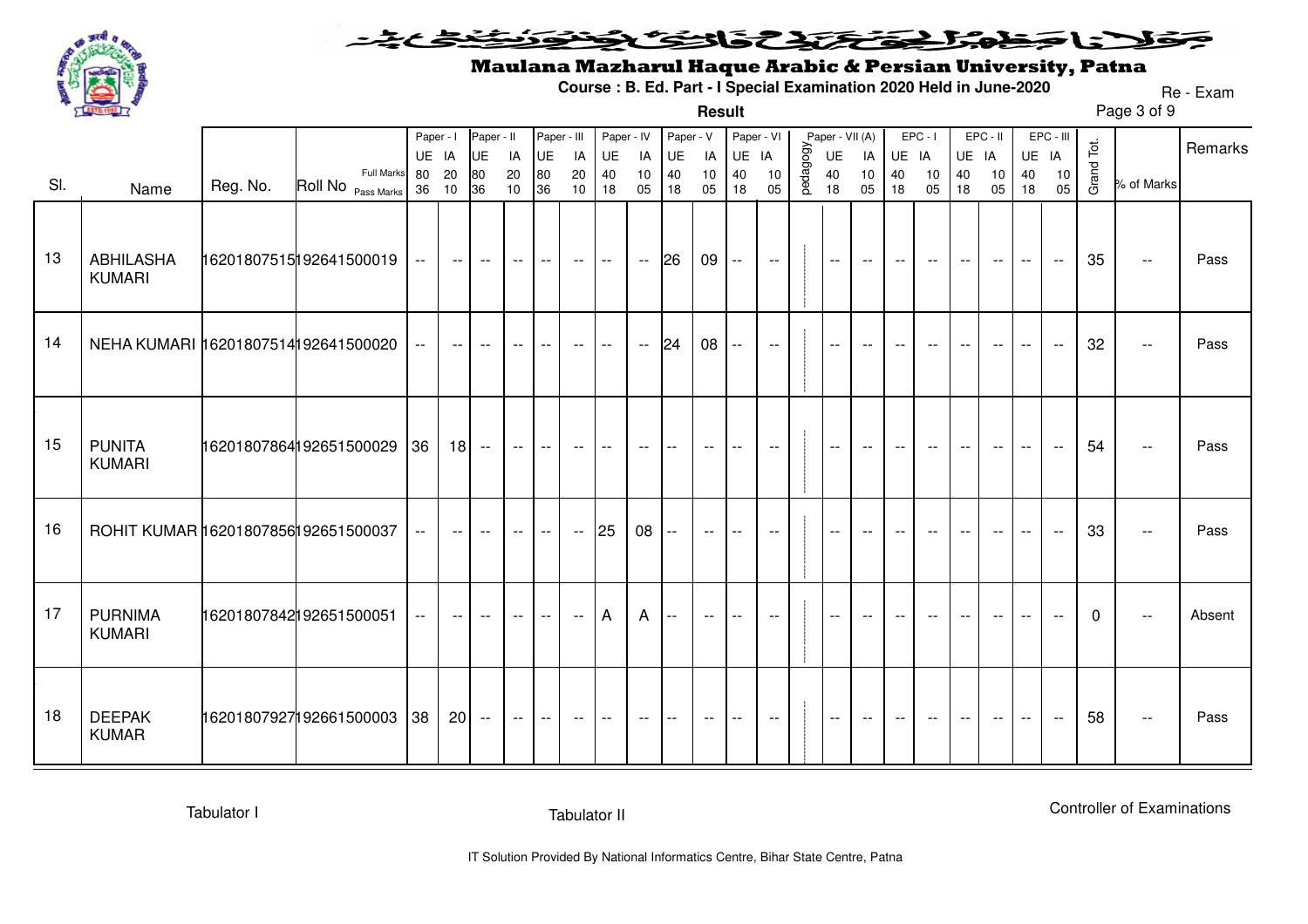

#### خضميت فتحتحل فكالتحك فخظ كالاناجذ ₹

**Result**

# Maulana Mazharul Haque Arabic & Persian University, Patna

**Course : B. Ed. Part - I Special Examination 2020 Held in June-2020**

Page 4 of 9Re - Exam

|     |                                       |                         |                    | Paper - I |                                               | Paper - II               |                          |                                         | Paper - III              | Paper - IV                              |                 | Paper - V                               |          | Paper - VI               |                             |          | Paper - VII (A)                               |                          |                          | $EPC - I$                |          | EPC - II |          | EPC - III                |            |                                               | Remarks |
|-----|---------------------------------------|-------------------------|--------------------|-----------|-----------------------------------------------|--------------------------|--------------------------|-----------------------------------------|--------------------------|-----------------------------------------|-----------------|-----------------------------------------|----------|--------------------------|-----------------------------|----------|-----------------------------------------------|--------------------------|--------------------------|--------------------------|----------|----------|----------|--------------------------|------------|-----------------------------------------------|---------|
|     |                                       |                         | <b>Full Marks</b>  | UE IA     |                                               | UE                       | IA                       | UE                                      | IA                       | UE                                      | IA              | UE                                      | IA       | UE IA                    |                             |          | UE                                            | IA                       | UE IA                    |                          | UE IA    |          |          | UE IA                    | Grand Tot. |                                               |         |
| SI. | Name                                  | Reg. No.                | Roll No Pass Marks | 80<br>36  | 20<br>10                                      | 80<br>36                 | 20<br>10                 | $\begin{array}{c} 80 \\ 36 \end{array}$ | 20<br>10                 | $\begin{array}{c} 40 \\ 18 \end{array}$ | 10<br>05        | $\begin{array}{c} 40 \\ 18 \end{array}$ | 10<br>05 | 40<br>18                 | 10<br>05                    | pedagogy | 40<br>18                                      | 10<br>05                 | 40<br>18                 | 10<br>05                 | 40<br>18 | 10<br>05 | 40<br>18 | 10<br>05                 |            | % of Marks                                    |         |
| 19  | LAXMI KUMARI 16201807895 192661500035 |                         |                    | $---$     | $--$                                          | $\mathsf{A}$             | $\mathsf{A}$             | $  \,$                                  | $--$                     | $\Gamma$ = $\Gamma$                     | $--$            | $- -$                                   | $- -$    | $---$                    | $\mathcal{L}_{\mathcal{F}}$ |          | $\mathord{\hspace{1pt}\text{--}\hspace{1pt}}$ | $--$                     | $--$                     | $--$                     | $- -$    | $--$     | $--$     | $--$                     | 0          | $\sim$ $-$                                    | Absent  |
| 20  | <b>VISHAL RAJ</b>                     | 16201807892192661500038 |                    |           | $- -$                                         | $\overline{\phantom{a}}$ | $- -$                    | $- -$                                   | $\sim$                   | 29                                      | 09              | $\overline{\phantom{a}}$                | $- -$    | $\overline{\phantom{a}}$ | $- -$                       |          | $--$                                          | $- -$                    | $\overline{\phantom{m}}$ | $\overline{\phantom{m}}$ |          | $- -$    | $- -$    | $- -$                    | 38         | $\mathbf{u}$                                  | Pass    |
| 21  | BABUL KUMAR16201807889192661500041    |                         |                    |           | $\qquad \qquad -$                             | $ -$                     | $\overline{\phantom{a}}$ | $\overline{\phantom{a}}$                | $\overline{\phantom{a}}$ | 31                                      | 10 <sup>°</sup> | $\overline{\phantom{a}}$                | $- -$    | $-$                      | $\overline{\phantom{a}}$    |          | $\qquad \qquad -$                             | $\overline{\phantom{m}}$ |                          |                          |          | $- -$    | $- -$    |                          | 41         | $\overline{\phantom{a}}$                      | Pass    |
| 22  | <b>BIKU KUMAR</b>                     | 16201807981192681500005 |                    | $--$      | $\overline{\phantom{a}}$                      | $-$                      | $---$                    | $\sim$                                  | $\sim$                   | 25                                      | 09              | $- -$                                   | $\sim$   | $\overline{\phantom{a}}$ | $--$                        |          | $--$                                          | $--$                     | $--$                     | $--$                     | $- -$    | $--$     | $--$     | $\overline{\phantom{a}}$ | 34         | $\overline{\phantom{a}}$                      | Pass    |
| 23  | <b>ABHINAV</b><br><b>KUMAR</b>        | 16201807546192691500002 |                    | $--$      | $\mathord{\hspace{1pt}\text{--}\hspace{1pt}}$ | $- -$                    | $\sim$                   | 14                                      | $18 -$                   |                                         | $  \,$          | $- -$                                   | $- -$    | $--$                     | $--$                        |          | $--$                                          | $- -$                    | $--$                     | $- -$                    | $- -$    | $--$     | $--$     | $--$                     | 32         | $\mathord{\hspace{1pt}\text{--}\hspace{1pt}}$ | Fail    |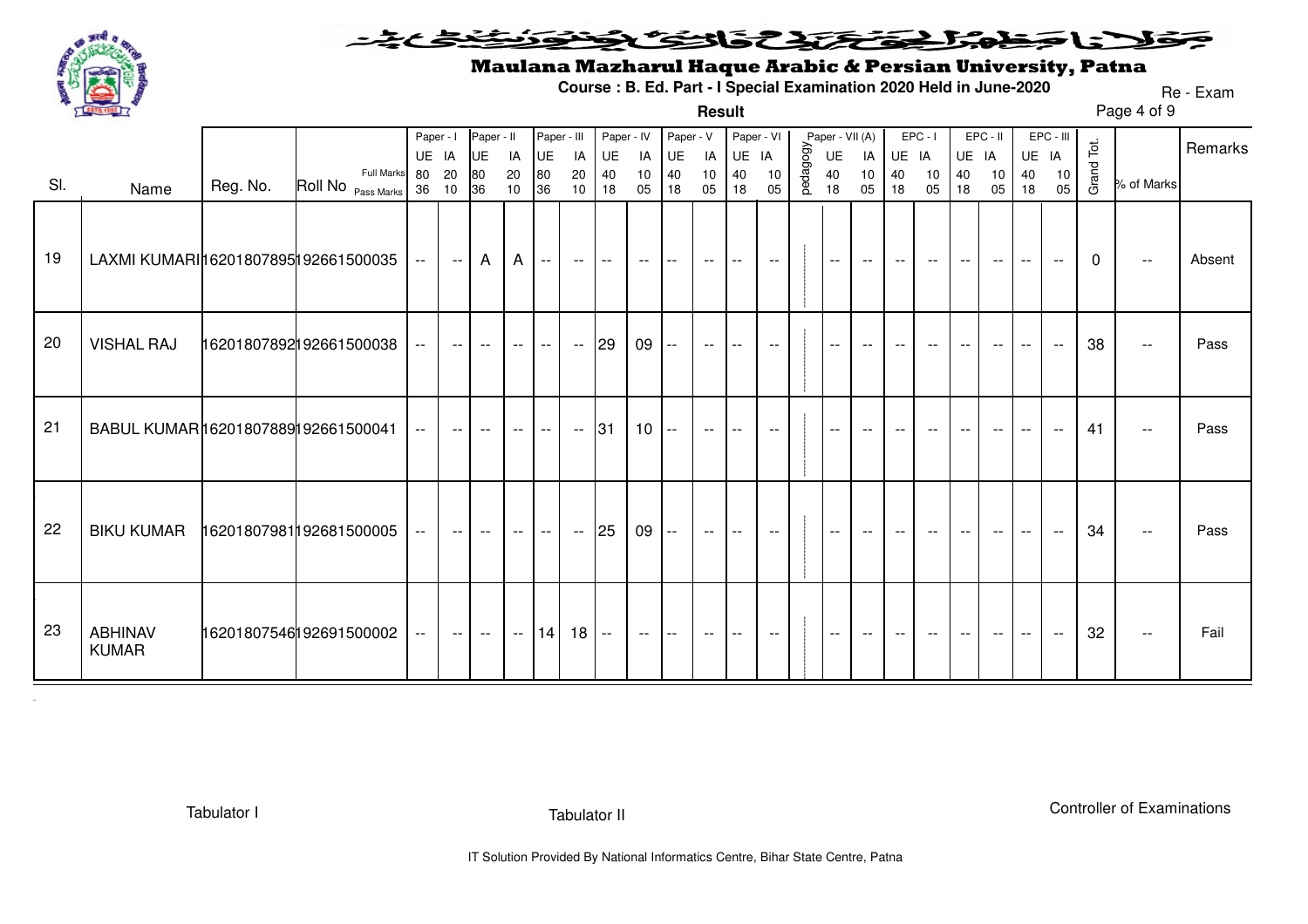

#### <u> ختخ ميخينه</u> فتحتحل فكالتحك فخظ **SELENS** ₹

**Result**

### Maulana Mazharul Haque Arabic & Persian University, Patna

**Course : B. Ed. Part - I Special Examination 2020 Held in June-2020**

Page 5 of 9Re - Exam

|     |                                                |          |                          | Paper - I   |       | Paper - II               |                   | Paper - III |                                               | Paper - IV               |          | Paper - V                |                             | Paper - VI |                             |           | Paper - VII (A)          |                             |                          | $EPC - I$                |                          | $EPC - II$ |                                               | EPC - III   |            |                                               | Remarks |
|-----|------------------------------------------------|----------|--------------------------|-------------|-------|--------------------------|-------------------|-------------|-----------------------------------------------|--------------------------|----------|--------------------------|-----------------------------|------------|-----------------------------|-----------|--------------------------|-----------------------------|--------------------------|--------------------------|--------------------------|------------|-----------------------------------------------|-------------|------------|-----------------------------------------------|---------|
|     |                                                |          | <b>Full Marks</b>        | UE IA<br>80 | 20    | UE<br>80                 | IA<br>20          | UE<br>80    | IA<br>20                                      | UE<br>40                 | IA<br>10 | UE<br>40                 | IA<br>10                    | UE<br>40   | IA<br>10                    | pedagogy. | UE<br>40                 | IA<br>10                    | UE IA<br>40              | 10                       | UE IA<br>40              | 10         | 40                                            | UE IA<br>10 | Grand Tot. |                                               |         |
| SI. | Name                                           | Reg. No. | Roll No Pass Marks 36 10 |             |       | 36                       | 10                | 36          | 10                                            | 18                       | 05       | 18                       | 05                          | 18         | 05                          |           | 18                       | 05                          | 18                       | 05                       | 18                       | 05         | 18                                            | 05          |            | % of Marks                                    |         |
| 24  | SUNIL KUMAR 16201807570193551500011            |          |                          | 36          |       | $18 -$                   | $--$              | $--$        | $- -$                                         | $\qquad \qquad -$        | $- -$    | $- -$                    | $\overline{\phantom{m}}$    | $- -$      | $- -$                       |           | $\overline{\phantom{a}}$ | $- -$                       | $- -$                    | $- -$                    | $\overline{\phantom{m}}$ | $--$       | $--$                                          | $- -$       | 54         | $- -$                                         | Pass    |
| 25  | SUDARSHAN<br><b>KUMAR</b><br><b>KUSHVAHA</b>   |          | 16201807569193551500012  |             | $- -$ | $\overline{\phantom{a}}$ | $\qquad \qquad -$ | $--$        | $--$                                          | $\qquad \qquad -$        | $--$     | $- -$                    | $- -$                       | 26         | 09                          |           | $--$                     | $- -$                       | $\overline{\phantom{m}}$ | $- -$                    |                          | $- -$      |                                               | $- -$       | 35         | $\overline{\phantom{a}}$                      | Pass    |
| 26  | <b>DHIRAJ</b><br><b>KUMAR</b><br><b>SHARMA</b> |          | 16201807591193561500007  | $- -$       | $- -$ | $\overline{\phantom{a}}$ | $--$              | $- -$       | $\mathord{\hspace{1pt}\text{--}\hspace{1pt}}$ | 24                       | 08       | $- -$                    | $- -$                       | $--$       | $--$                        |           | $\overline{\phantom{a}}$ | $- -$                       | $- -$                    | $- -$                    | $- -$                    | $- -$      | $\overline{\phantom{a}}$                      | $- -$       | 32         | $\overline{\phantom{m}}$                      | Pass    |
| 27  | <b>PUNAM</b><br><b>KUMARI</b>                  |          | 16201814689193571500017  | $- -$       | $- -$ | 38                       | 19                | $ -$        | $--$                                          | $\overline{\phantom{a}}$ | $- -$    | $- -$                    | $- -$                       | $- -$      | $- -$                       |           | $\overline{\phantom{a}}$ | $- -$                       | $- -$                    | $\overline{\phantom{a}}$ | $\overline{\phantom{a}}$ | $--$       | $--$                                          | $- -$       | 57         | $\sim$                                        | Pass    |
| 28  | <b>SRAVAN</b><br><b>KUMAR</b>                  |          | 16201813507193581500001  | 36          | 17    | $- -$                    | $---$             | $- -$       | $--$                                          | $--$                     | $--$     | $\overline{\phantom{a}}$ | $\mathcal{L}_{\mathcal{L}}$ | $--$       | $\mathcal{L}_{\mathcal{F}}$ |           | $\sim$ $\sim$            | $\mathcal{L}_{\mathcal{F}}$ | $--$                     | $--$                     | $--$                     | $--$       | $\mathord{\hspace{1pt}\text{--}\hspace{1pt}}$ | $- -$       | 53         | $\mathord{\hspace{1pt}\text{--}\hspace{1pt}}$ | Pass    |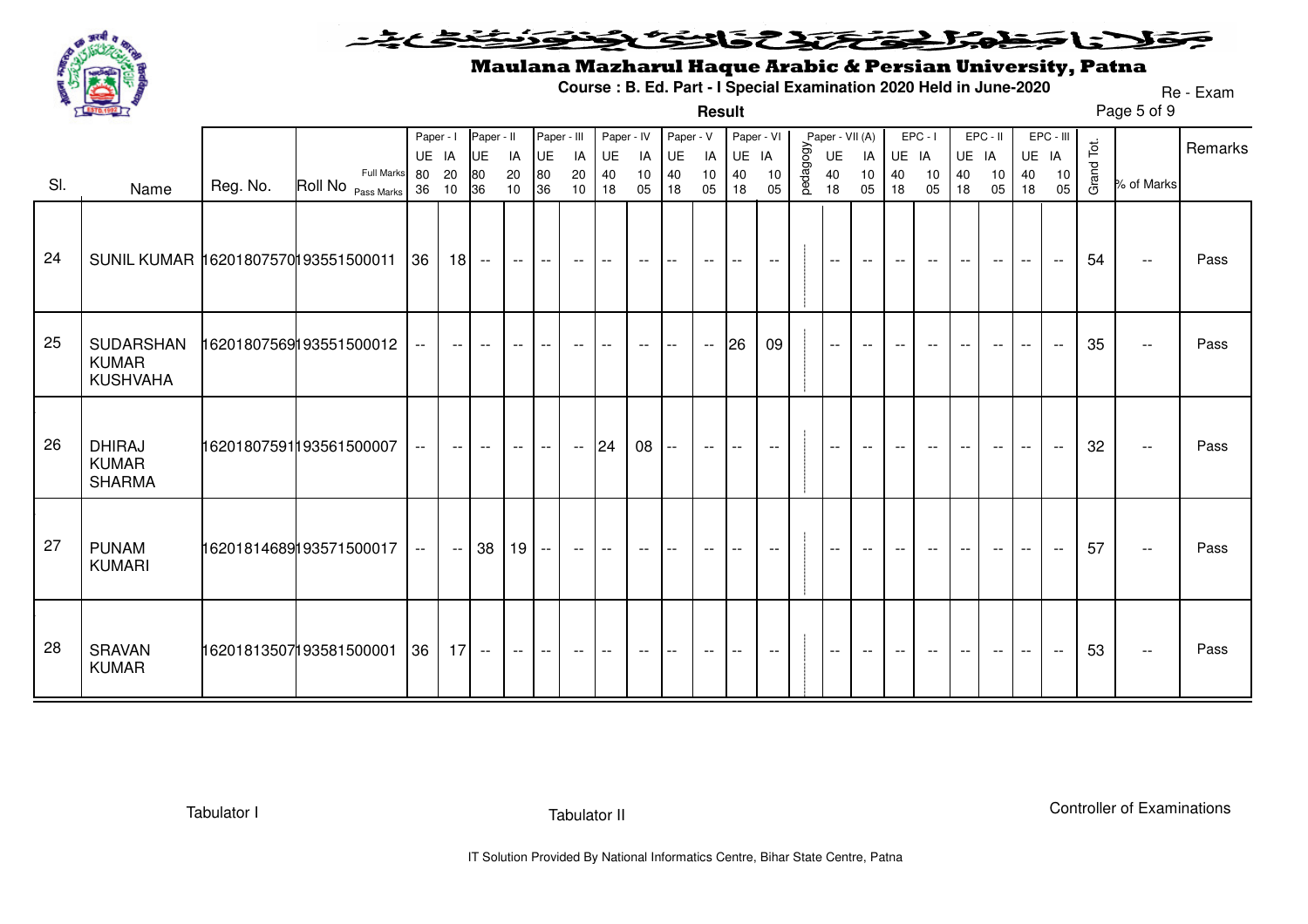

#### 235352375 シィ うくち ◒  $\blacktriangleright$   $\blacktriangleright$   $\blacktriangleright$

**Result**

# Maulana Mazharul Haque Arabic & Persian University, Patna

**Course : B. Ed. Part - I Special Examination 2020 Held in June-2020**

Page 6 of 9Re - Exam

|     |                                 |          |                              | Paper - I   |                 | Paper - II                                    |          | Paper - III |                                               | Paper - IV                                    |                          | Paper - V                |                          | Paper - VI |                                       |           | Paper - VII (A)             |                                               |                          | $EPC - I$                |          | EPC - II                 |                          | EPC - III                               |            |                                               | Remarks |
|-----|---------------------------------|----------|------------------------------|-------------|-----------------|-----------------------------------------------|----------|-------------|-----------------------------------------------|-----------------------------------------------|--------------------------|--------------------------|--------------------------|------------|---------------------------------------|-----------|-----------------------------|-----------------------------------------------|--------------------------|--------------------------|----------|--------------------------|--------------------------|-----------------------------------------|------------|-----------------------------------------------|---------|
|     |                                 |          | Full Marks                   | UE IA       |                 | UE                                            | IA       | UE          | IA                                            | UE                                            | IA                       | UE                       | IA                       | UE IA      |                                       |           | UE                          | IA                                            | UE IA                    |                          | UE IA    |                          |                          | UE IA                                   |            |                                               |         |
| SI. | Name                            | Reg. No. | Roll No Pass Marks           | 80<br>36 10 | 20              | 80<br>36                                      | 20<br>10 | 80<br>36    | 20<br>10                                      | 40<br>18                                      | 10<br>05                 | 40<br>18                 | 10<br>05                 | 40<br>18   | 10<br>05                              | pedagogy. | 40<br>18                    | 10<br>05                                      | 40<br>18                 | 10<br>05                 | 40<br>18 | 10<br>05                 | 40<br>18                 | $\begin{array}{c} 10 \\ 05 \end{array}$ | Grand Tot. | % of Marks                                    |         |
| 29  | <b>NISHI KANT</b>               |          | 16201808080193581500009 36   |             |                 | $17$   45   17   --                           |          |             | $\mathord{\hspace{1pt}\text{--}\hspace{1pt}}$ | $- -$                                         | $- -$                    | $- -$                    | $\overline{\phantom{a}}$ | $--$       | $\overline{\phantom{a}}$              |           | $\mathcal{L}_{\mathcal{F}}$ | $\mathord{\hspace{1pt}\text{--}\hspace{1pt}}$ | $--$                     | $- -$                    | $--$     | $--$                     | $--$                     | $\overline{\phantom{a}}$                | 115        | $\overline{\phantom{m}}$                      | Pass    |
| 30  | <b>MANTU</b><br><b>KUMAR</b>    |          | 16201808079193581500010      | $---$       | $\sim$          | $- -$                                         |          | $- 46$      | 19                                            | $- -$                                         | $- -$                    | $- -$                    | $\overline{\phantom{a}}$ | $- -$      | $\overline{\phantom{m}}$              |           | $\overline{\phantom{a}}$    | $\overline{\phantom{a}}$                      | $- -$                    | $\overline{\phantom{m}}$ | $--$     | $\overline{\phantom{a}}$ | $\overline{\phantom{a}}$ | $\overline{\phantom{a}}$                | 65         | $\mathcal{L}_{\mathcal{F}}$                   | Pass    |
| 31  | <b>AVINASH</b><br><b>RANJAN</b> |          | 16201808071193581500018 39   |             | 19              | $\mathord{\hspace{1pt}\text{--}\hspace{1pt}}$ | $- -$    | $- -$       | $\overline{\phantom{m}}$                      |                                               | $\overline{\phantom{m}}$ | $-$                      | $\overline{\phantom{m}}$ |            | $\overline{\phantom{m}}$              |           | $\overline{\phantom{m}}$    | $- -$                                         | $\overline{\phantom{m}}$ | $-$                      | $- -$    | $\overline{\phantom{m}}$ | $-$                      | $\sim$ $\sim$                           | 58         | $\mathord{\hspace{1pt}\text{--}\hspace{1pt}}$ | Pass    |
| 32  | <b>ABHISHEK</b><br><b>KUMAR</b> |          | 16201808065193581500024      | $-$         | $--$            | $\overline{\phantom{a}}$                      |          | $- 45$      | 18                                            | $\mathord{\hspace{1pt}\text{--}\hspace{1pt}}$ | $\overline{\phantom{a}}$ | $-$                      | $-$                      |            | $-$                                   |           | $-$                         | $-$                                           |                          |                          |          | $-$                      |                          | $\sim$ $\sim$                           | 63         | $\overline{\phantom{a}}$                      | Pass    |
| 33  | <b>MANISH</b><br><b>KUMAR</b>   |          | 16201808054193581500035 45   |             | 17 <sup>1</sup> | $ -$                                          | $- -$    | $- -$       | $\overline{\phantom{m}}$                      |                                               | $\overline{\phantom{m}}$ |                          | $-$                      |            | $\hspace{0.05cm}$ – $\hspace{0.05cm}$ |           | $\overline{\phantom{m}}$    | $\overline{\phantom{m}}$                      |                          |                          |          | $- -$                    |                          |                                         | 62         | $\overline{\phantom{a}}$                      | Pass    |
| 34  | <b>PRAGATI</b>                  |          | 16201808051 193581500038  38 |             | 19              | $- -$                                         | $---$    | $- -$       | $--$                                          | $\overline{\phantom{m}}$                      | $- -$                    | $\overline{\phantom{m}}$ | $- -$                    | $--$       | $- -$                                 |           | $--$                        | $--$                                          | $--$                     | $- -$                    | $--$     | $--$                     | $--$                     | $\overline{\phantom{a}}$                | 57         | $- -$                                         | Pass    |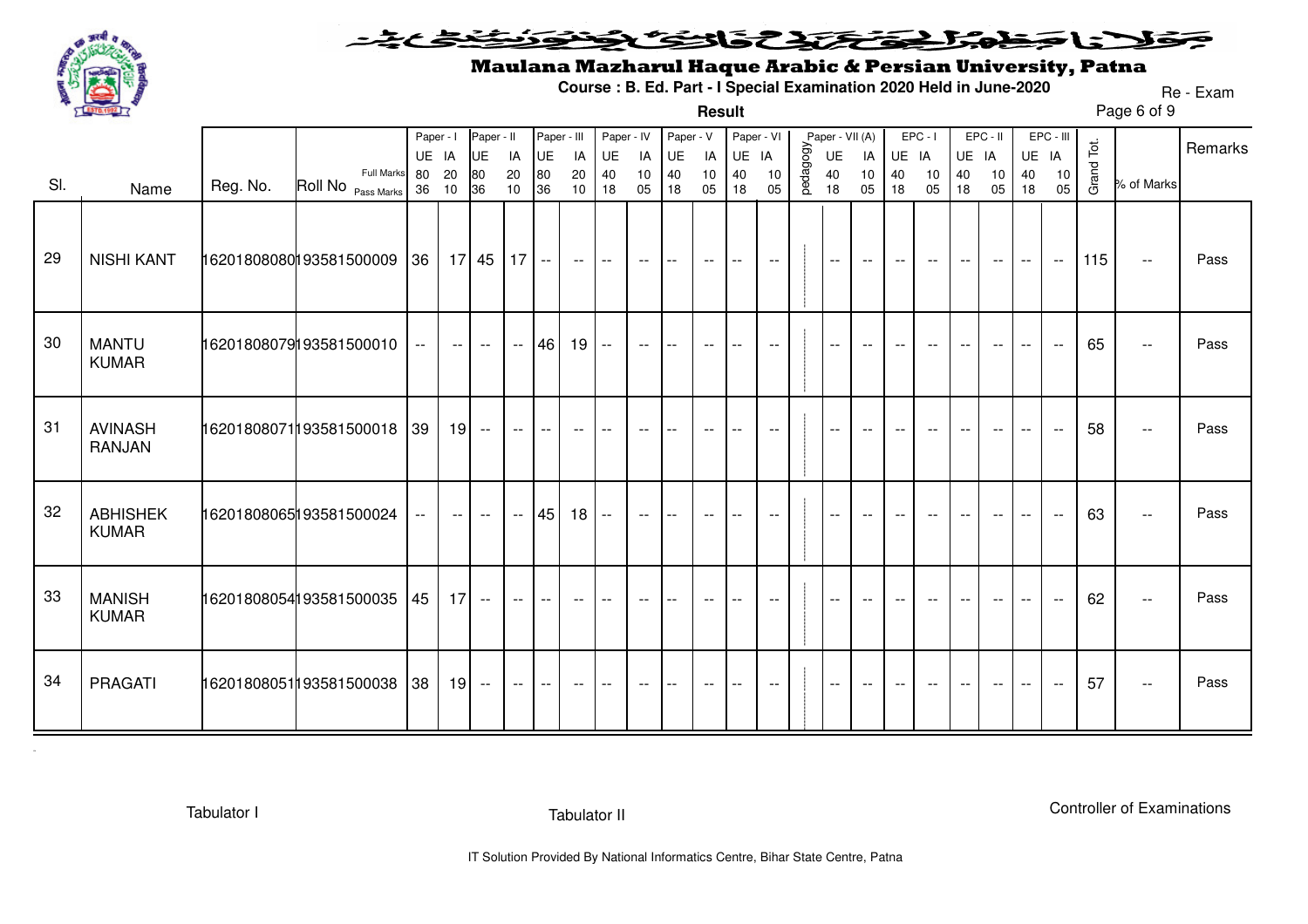

#### فتختخذ فخافت فخفخ ZC Z SCUS ❤

**Result**

# Maulana Mazharul Haque Arabic & Persian University, Patna

**Course : B. Ed. Part - I Special Examination 2020 Held in June-2020**

Page 7 of 9Re - Exam

|     |                                          |          |                                  | Paper - I<br>UE IA |                          | Paper - II<br><b>UE</b>  | IA                       | Paper - III<br>UE | IA                       | Paper - IV<br>UE                              |                          | Paper - V<br>UE          | IA                       | Paper - VI<br>UE         | IA                       |          | Paper - VII (A)<br>UE    | IA                       | UE IA                    | $EPC - I$                | UE IA    | EPC - II |                          | EPC - III<br>UE IA       |            |                             | Remarks |
|-----|------------------------------------------|----------|----------------------------------|--------------------|--------------------------|--------------------------|--------------------------|-------------------|--------------------------|-----------------------------------------------|--------------------------|--------------------------|--------------------------|--------------------------|--------------------------|----------|--------------------------|--------------------------|--------------------------|--------------------------|----------|----------|--------------------------|--------------------------|------------|-----------------------------|---------|
| SI. | Name                                     | Reg. No. | Full Marks<br>Roll No Pass Marks | 80<br>36 10        | 20                       | 80<br>36                 | 20<br>10                 | 80<br>36          | 20<br>10                 | 40<br>18                                      | IA<br>10<br>05           | 40<br>18                 | 10<br>05                 | 40<br>18                 | 10<br>05                 | pedagogy | 40<br>18                 | 10<br>05                 | 40<br>18                 | 10<br>05                 | 40<br>18 | 10<br>05 | 40<br>18                 | 10<br>05                 | Grand Tot. | % of Marks                  |         |
| 35  | PRIYANKA<br><b>KUMARI</b>                |          | 16201814605193591500004 39       |                    |                          | $11$ --                  | $-$ 37                   |                   | 12                       | $\mathord{\hspace{1pt}\text{--}\hspace{1pt}}$ | $\overline{\phantom{a}}$ | $- -$                    | $\overline{\phantom{a}}$ | $- -$                    | $- -$                    |          | $--$                     | $--$                     | $--$                     | $--$                     | $--$     | $- -$    | $- -$                    | $- -$                    | 99         | $\mathcal{L}_{\mathcal{F}}$ | Pass    |
| 36  | RAMASHISH<br><b>KUMAR</b>                |          | 16201814497193591500032          |                    | $\overline{\phantom{m}}$ | $\overline{\phantom{m}}$ | $\overline{\phantom{a}}$ | 36 <sup>1</sup>   | 19                       | $\mathord{\hspace{1pt}\text{--}\hspace{1pt}}$ | $\overline{\phantom{m}}$ | $-$                      | $ -$                     | --                       | $\overline{\phantom{m}}$ |          | $\overline{\phantom{a}}$ | $\overline{\phantom{m}}$ | $\overline{\phantom{m}}$ | $- -$                    | $- -$    | $- -$    | $\overline{\phantom{m}}$ | $\overline{\phantom{a}}$ | 55         | $\overline{\phantom{a}}$    | Pass    |
| 37  | <b>SHYAMJEET</b><br><b>KUMAR</b>         |          | 16201814609193611500003          | $--$               | $- -$                    | $\overline{\phantom{a}}$ |                          | $- 44$            | 15                       | $ -$                                          | $- -$                    | $\overline{\phantom{a}}$ | $--$                     | $\overline{\phantom{a}}$ | $- -$                    |          | $\overline{\phantom{a}}$ | $--$                     | $--$                     | $--$                     | $- -$    | $--$     | $--$                     | $- -$                    | 59         | $\mathcal{L}_{\mathcal{F}}$ | Pass    |
| 38  | SANJEEV<br><b>KUMAR</b><br><b>BHARTI</b> |          | 16201808011193641500024          | $ 29\rangle$       | 18                       | $\overline{\phantom{a}}$ | $--$                     | $- -$             | $- -$                    | $- -$                                         | $- -$                    | $- -$                    | $- -$                    | $- -$                    | $\overline{\phantom{m}}$ |          | $\overline{\phantom{a}}$ | $\overline{\phantom{a}}$ | $- -$                    | $ -$                     | $-$      | $- -$    | $\overline{\phantom{a}}$ | $\overline{\phantom{a}}$ | 47         | $\overline{\phantom{a}}$    | Fail    |
| 39  | <b>SUJEET</b><br><b>KUMAR</b>            |          | 16201808010193641500025          | $\mathsf{A}$       | $\mathsf{A}$             | $\overline{\phantom{a}}$ | $--$                     | $- -$             | $\overline{\phantom{a}}$ | $\overline{\phantom{m}}$                      | $\overline{\phantom{m}}$ | $-$                      | $- -$                    | --                       | $\overline{\phantom{m}}$ |          | $\overline{\phantom{a}}$ | $--$                     | $\overline{\phantom{m}}$ | $\overline{\phantom{m}}$ | $--$     | $- -$    | $--$                     | $\overline{\phantom{a}}$ | $\Omega$   | $\overline{\phantom{a}}$    | Absent  |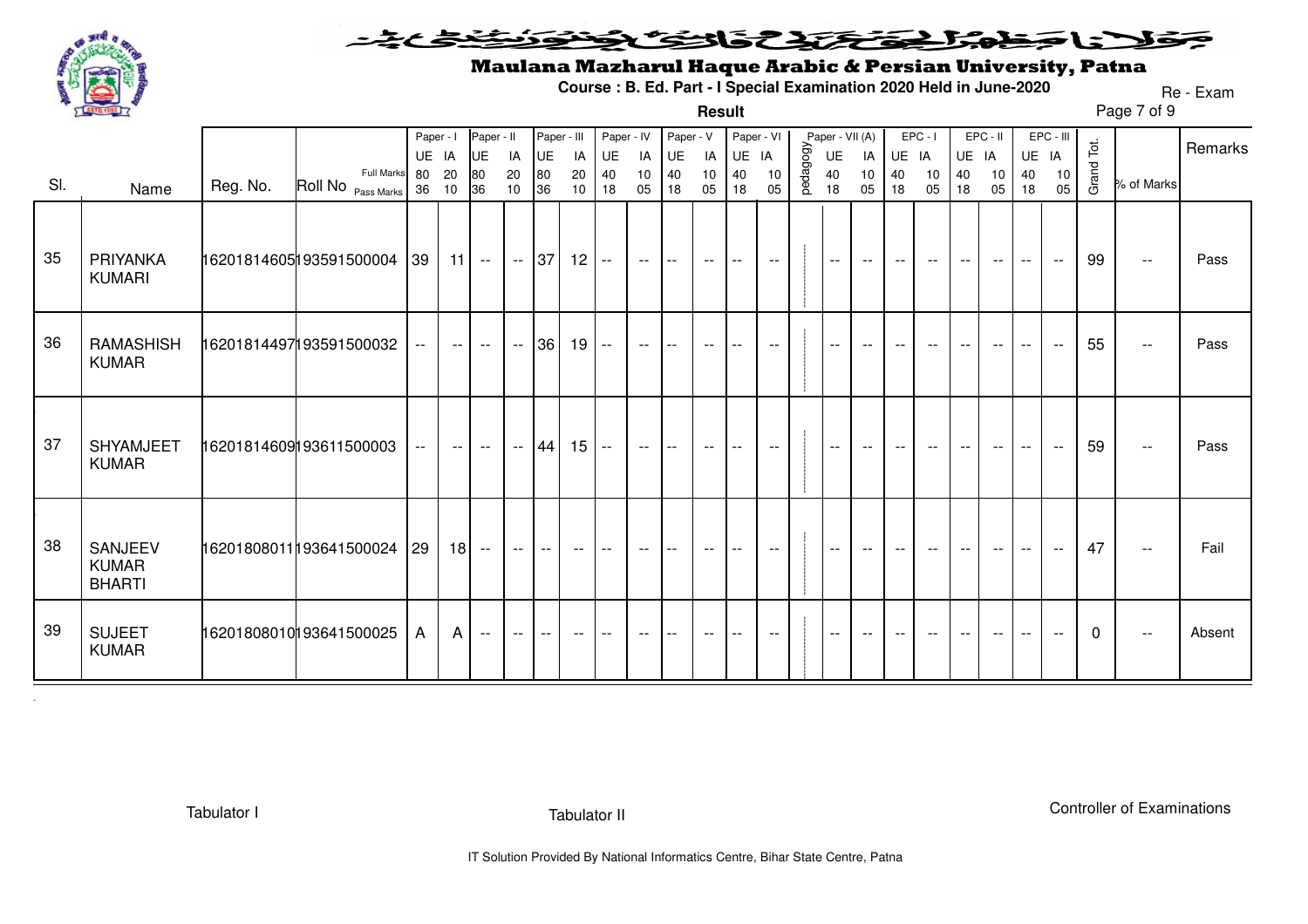

#### <u>خخخ میخه د</u> فلانا منهلك وكتحك فالتك ونود ₹

# Maulana Mazharul Haque Arabic & Persian University, Patna

**Course : B. Ed. Part - I Special Examination 2020 Held in June-2020**

Page 8 of 9 Re - Exam

|     | 2 870.1992                            |          |                                            |                          |                          |                                     |                    |                               |                |                                  |                          |                             | Result           |                                 |                          |          |                                   |                          |                          |                          |                   |                          |                          |                       |            | Page 8 of 9               |         |
|-----|---------------------------------------|----------|--------------------------------------------|--------------------------|--------------------------|-------------------------------------|--------------------|-------------------------------|----------------|----------------------------------|--------------------------|-----------------------------|------------------|---------------------------------|--------------------------|----------|-----------------------------------|--------------------------|--------------------------|--------------------------|-------------------|--------------------------|--------------------------|-----------------------|------------|---------------------------|---------|
| SI. | Name                                  | Reg. No. | <b>Full Marks</b><br>Roll No Pass Marks 36 | Paper - I<br>UE IA<br>80 | 20<br>10                 | Paper - II<br><b>UE</b><br>80<br>36 | IA<br>$20\,$<br>10 | Paper - III<br>UE<br>80<br>36 | IA<br>20<br>10 | Paper - IV<br>UE<br>$40\,$<br>18 | IA<br>$10$<br>05         | Paper - V<br>UE<br>40<br>18 | IA<br>$10$<br>05 | Paper - VI<br>UE IA<br>40<br>18 | 10<br>05                 | pedagogy | Paper - VII (A)<br>UE<br>40<br>18 | IA<br>$10$<br>05         | UE IA<br>40<br>18        | $EPC - I$<br>10<br>05    | UE IA<br>40<br>18 | EPC - II<br>10<br>05     | UE IA<br>40<br>18        | EPC - III<br>10<br>05 | Grand Tot. | % of Marks                | Remarks |
| 40  | <b>PURNIMA</b><br><b>KUMARI SINHA</b> |          | 16201814937193651500004                    | $- -$                    | $--$                     | 51                                  | 18 <sup>1</sup>    | $-$                           | $--$           | $\overline{\phantom{a}}$         | $--$                     | $\overline{\phantom{a}}$    | $--$             | $-$                             | $\overline{\phantom{a}}$ |          | $\sim$                            | $\overline{\phantom{a}}$ | $\overline{\phantom{a}}$ | $\overline{\phantom{a}}$ |                   | $\overline{\phantom{a}}$ | $\mathbf{u}$             | $\sim$                | 69         | $\overline{\phantom{a}}$  | Pass    |
| 41  | NAVIN KUMAR 16201814921193651500020   |          |                                            | $- -$                    | $- -$                    | 50                                  | 19 <sup>1</sup>    | $-$                           | $- -$          | $\overline{\phantom{a}}$         | $\overline{\phantom{a}}$ | $- -$                       | $--$             | $-$                             | $- -$                    |          | $\overline{\phantom{a}}$          | $-$                      | $\overline{\phantom{m}}$ | $\overline{\phantom{a}}$ |                   | $\overline{\phantom{m}}$ |                          | $\sim$ $\sim$         | 69         | $\mathbb{H}^{\mathbb{H}}$ | Pass    |
| 42  | MAHI KUMARI 16201807951193661500011   |          |                                            | $ -$                     | $--$                     | 42                                  | 18 <sup>1</sup>    | $\overline{\phantom{a}}$      | $--$           | $- -$                            | $\overline{\phantom{a}}$ | $-$                         | $---$            | $-$                             | $\overline{\phantom{a}}$ |          | $\overline{\phantom{a}}$          | $- -$                    | $-$                      | $ -$                     |                   | $- -$                    | $\overline{\phantom{a}}$ | $- -$                 | 60         | $\overline{\phantom{a}}$  | Pass    |
| 43  | <b>SEEMA</b><br><b>KUMARI</b>         |          | 16201814706193671500050                    | $ -$                     | $\overline{\phantom{m}}$ | $\overline{\phantom{a}}$            |                    |                               | $- -$          | $-$                              | $- -$                    | $-$                         | $\sim$           | 27                              | 07                       |          | $\overline{\phantom{a}}$          | $\overline{\phantom{m}}$ |                          |                          |                   |                          |                          | $- -$                 | 34         | $\overline{\phantom{a}}$  | Pass    |
| 44  | MANI MOHAN 16201807753193701500011    |          |                                            | 55                       | 19                       | $\mathcal{L}_{\mathcal{F}}$         | $--$               | $--$                          | $- -$          | $\overline{\phantom{m}}$         | $- -$                    | $--$                        | $- -$            | $--$                            | $--$                     |          | $\sim$                            | $--$                     | $- -$                    | $- -$                    | $- -$             | $--$                     | $\overline{\phantom{a}}$ | $--$                  | 74         | $\overline{\phantom{m}}$  | Pass    |